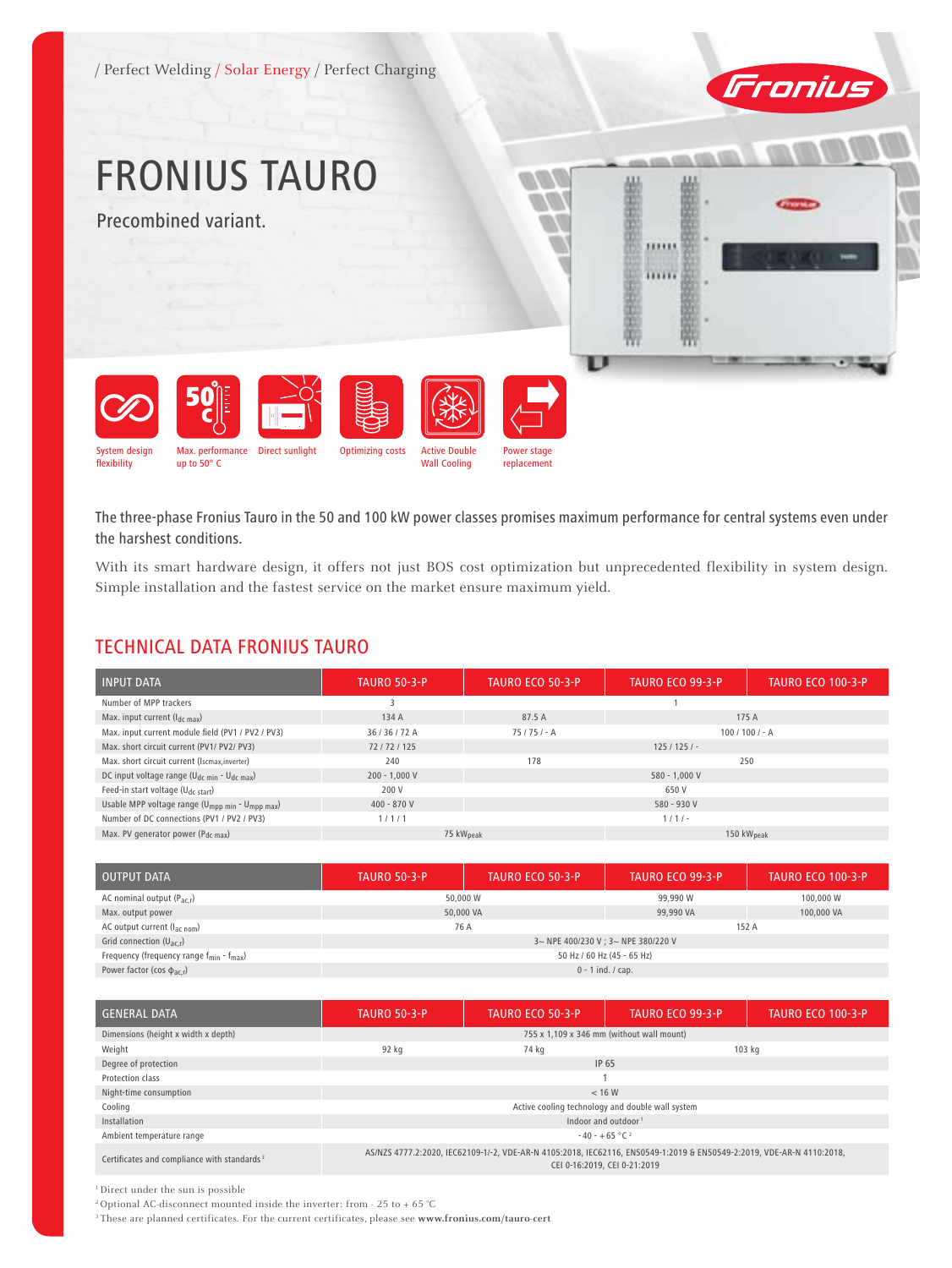## TECHNICAL DATA FRONIUS TAURO

| AC CONNECTION TECHNOLOGY                     | <b>TAURO 50-3-P</b>                                                         | <b>TAURO ECO 50-3-P</b> | TAURO ECO 99-3-P           | <b>TAURO ECO 100-3-P</b> |  |
|----------------------------------------------|-----------------------------------------------------------------------------|-------------------------|----------------------------|--------------------------|--|
| Cable cross section                          | $35 - 240$ mm <sup>2</sup>                                                  |                         | $70 - 240$ mm <sup>2</sup> |                          |  |
| AC conductor material                        |                                                                             | Al and Cu               |                            |                          |  |
| Connection terminals                         | Cable lug or V clamps                                                       |                         |                            |                          |  |
| Single core option (single core cable)       | Cable gland: 5 x M40                                                        |                         |                            |                          |  |
| Multi core option (multi core cable)         | Cable gland: 1 x multi core connection $\varnothing$ 16 - 61.4 mm + 1 x M32 |                         |                            |                          |  |
| AC Daisy Chaining option (single core cable) | Cable gland: 10 x M32                                                       |                         |                            |                          |  |

| DC CONNECTION TECHNOLOGY | <b>TAURO 50-3-P</b>                           | <b>TAURO ECO 50-3-P</b> | TAURO ECO 99-3-P | LTAURO ECO 100-3-P ' |
|--------------------------|-----------------------------------------------|-------------------------|------------------|----------------------|
| Cable cross section      | $25 - 95$ mm <sup>2</sup>                     |                         |                  |                      |
| DC conductor material    | Al and Cu                                     |                         |                  |                      |
| Connection terminals     | Cable lug or V clamps<br>Cable gland: 6 x M40 |                         |                  |                      |

| <b>EFFICIENCY</b>         | <b>TAURO 50-3-P</b> | <b>TAURO ECO 50-3-P</b> | TAURO ECO 99-3-P | <b>TAURO ECO 100-3-P</b> |
|---------------------------|---------------------|-------------------------|------------------|--------------------------|
| Max. efficiency           | 98.6 %              |                         | 98.5 %           |                          |
| European efficiency (nEU) | 98.1 %              |                         | 98.2 %           |                          |
| MPP adaptation efficiency |                     | >99.9%                  |                  |                          |

| <b>PROTECTION DEVICES</b>   | <b>TAURO 50-3-P</b>                      | <b>TAURO ECO 50-3-P</b> | TAURO ECO 99-3-P | <b>TAURO ECO 100-3-P</b> |
|-----------------------------|------------------------------------------|-------------------------|------------------|--------------------------|
| DC disconnector             | integrated                               |                         |                  |                          |
| Overload behaviour          | Operating point shift, power limitation  |                         |                  |                          |
| Reverse polarity protection | integrated                               |                         |                  |                          |
| RCMU                        | integrated                               |                         |                  |                          |
| DC insulation measurement   | integrated                               |                         |                  |                          |
| DC/AC surge protection      | Type $1 + 2$ integrated, Type 2 optional |                         |                  |                          |

| <b>INTERFACES</b>                     | <b>TAURO 50-3-P</b>                                                                        | <b>TAURO ECO 50-3-P</b> | TAURO ECO 99-3-P | <b>TAURO ECO 100-3-P</b> |
|---------------------------------------|--------------------------------------------------------------------------------------------|-------------------------|------------------|--------------------------|
| Wi-Fi                                 | Fronius Solar.web, Modbus TCP Sunspec, Fronius Solar API (JSON)                            |                         |                  |                          |
| Ethernet LAN RJ45 <sup>4</sup>        | 10/100 Mbit: max. 100 m<br>Fronius Solar.web, Modbus TCP Sunspec, Fronius Solar API (JSON) |                         |                  |                          |
| USB (type A socket)                   | 1A $@5V$ max. <sup>3</sup>                                                                 |                         |                  |                          |
| Wired Shutdown (WSD)                  | Emergency stop                                                                             |                         |                  |                          |
| 2x RS485                              | Modbus RTU SunSpec                                                                         |                         |                  |                          |
| 6 digital inputs / 6 digital I/Os     | Programmable interface for ripple control receiver, energy management, load control        |                         |                  |                          |
| Datalogger and Webserver <sup>4</sup> | Integrated                                                                                 |                         |                  |                          |

 $^{\rm 3}$  for power supply only

<sup>4</sup> an Ethernet star-configuration is used for communication with multiple inverters. Each individual inverter communicates independently with the network/Internet via its integrated data logger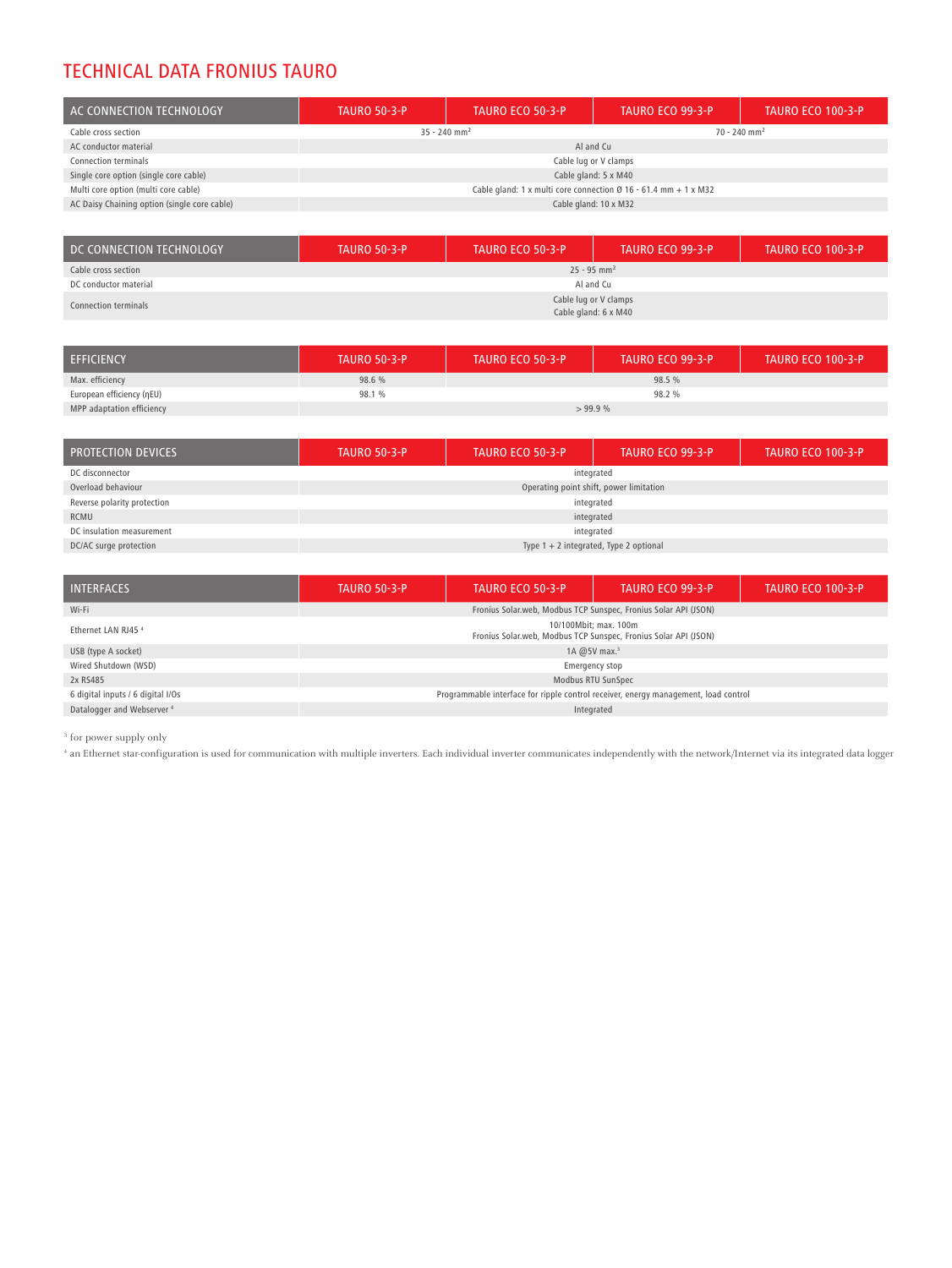### FRONIUS TAURO ECO 50-3-P EFFICIENCY CURVE



FRONIUS TAURO ECO 99-3-P EFFICIENCY CURVE



#### FRONIUS TAURO ECO 100-3-P EFFICIENCY CURVE



#### FRONIUS TAURO ECO 50-3-P TEMPERATURE DERATING



### FRONIUS TAURO ECO 99-3-P TEMPERATURE DERATING



# FRONIUS TAURO ECO 100-3-P TEMPERATURE DERATING